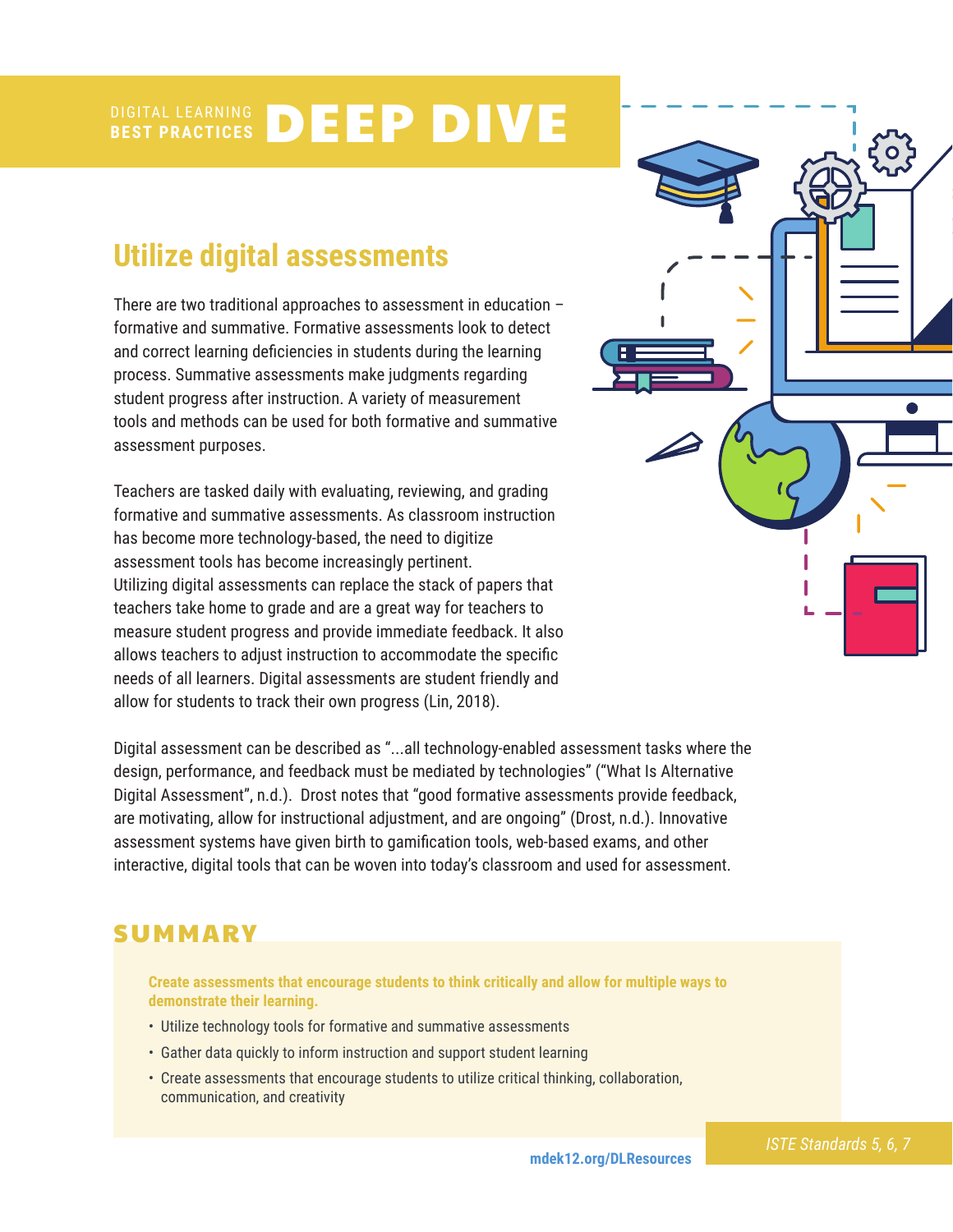### **Why it matters**



Decades of research on the topic of feedback have found it to be one of the most effective methods of improving student achievement ("Providing Educational Feedback," 2016). Assessment is a way to measure learning outcomes. This provides the teacher with what students know and the effectiveness of the instruction. Digital assessment tools provide teachers with instant feedback and allow them to do individual and group assessments in a lively format (Lin, 2018). The successful implementation of digital assessment tools provides for both on-the-spot and delayed feedback and encourages student-to-student feedback (Cain, n.d.). This supports the International Society for Technology in Education (ISTE) Educator Standards of providing timely feedback to students and informing instruction.

With traditional methods of teaching and learning being redeveloped and assessment being an element of this change, "digital assessment tools...can be used effectively for formative assessment purposes. They can provide teachers with regular and instant feedback about learners' progress to detect and fix the learners' mistakes and misconceptions sustainably in an interesting way" (ÖZer & ŞAd, 2019). Feedback cues the instructor to errors or weaknesses in their teaching practices and provides students with information to improve their performance.

### **What it looks like in practice**

### PRINCIPALS SEE

Students responding to assessment questions through a digital platform

Students creating products to demonstrate mastery of content using digital tools

Teachers adjusting instruction based on real-time assessment feedback

## TEACHERS SEE TEAMILIES SEE

Students completing formative assessments using digital tools during synchronous learning

Teachers tracking and monitoring students' progress and responses in real-time through digital assessment platforms

Student's projects and teacher feedback in addition to student grades

Communication from teachers informing about their student's online assessments